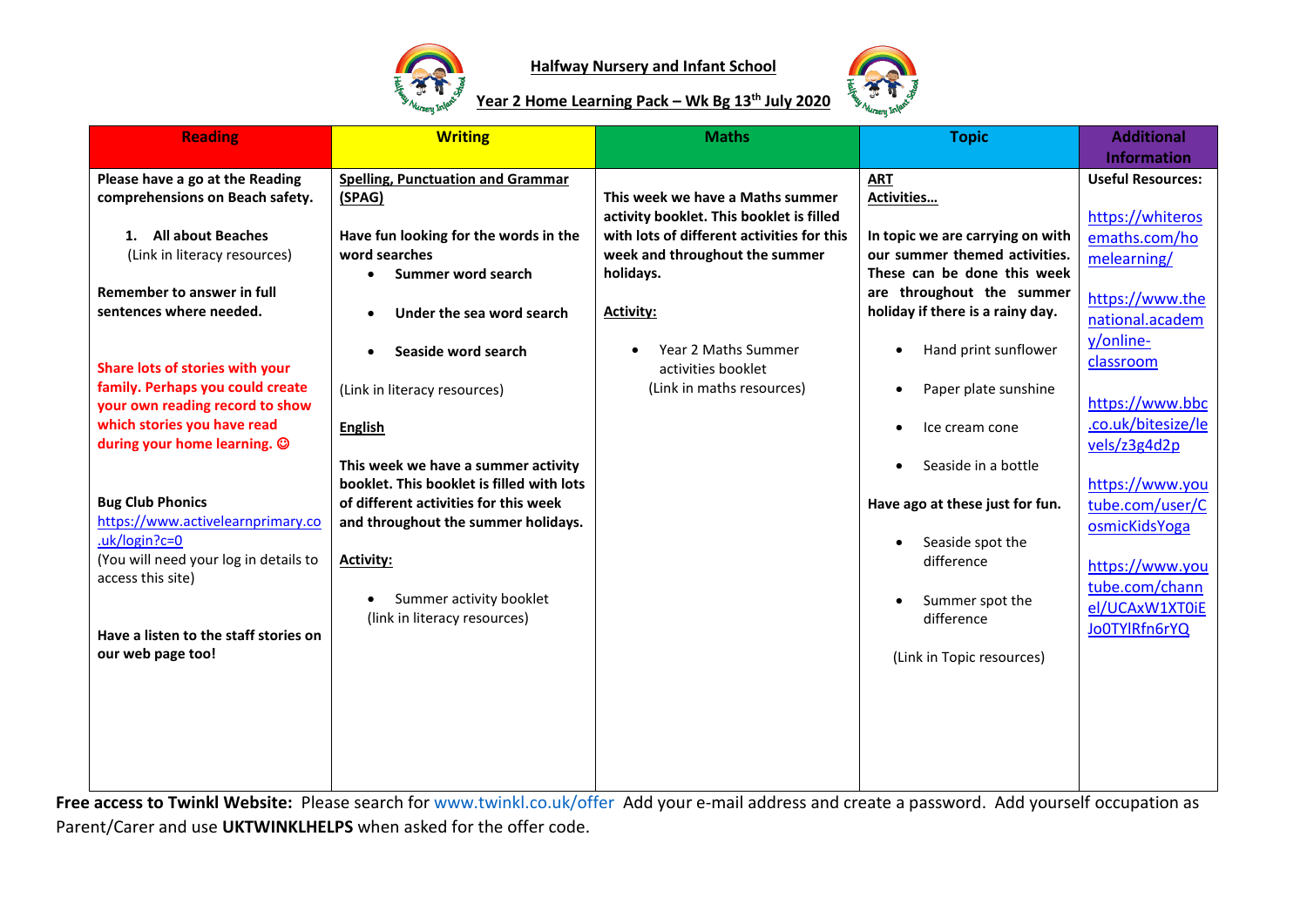#### **Times Tables Rockstars**

Username – the first three letters of your child's forename and the first three letters of their surname, all in lower case. Eg John Brown would be johbro

Password – Your child's year group (y1 or y2)

| Year 2 Common Exception Words |           |         |            |        |  |  |
|-------------------------------|-----------|---------|------------|--------|--|--|
|                               |           |         |            |        |  |  |
| after                         | class     | floor   | most       | pretty |  |  |
| again                         | climb     | gold    | move       | prove  |  |  |
| any                           | clothes   | grass   | Mr         | should |  |  |
| path                          | could     | great   | <b>Mrs</b> | steak  |  |  |
| beautiful                     | cold      | half    | old        | sugar  |  |  |
| because                       | door      | hold    | only       | sure   |  |  |
| <b>behind</b>                 | even      | hour    | parents    | told   |  |  |
| poth                          | every     | improve | pass       | water  |  |  |
| break                         | everybody | kind    | past       | whole  |  |  |
| busy                          | eye       | last    | path       | who    |  |  |
| child                         | fast      | many    | people     | wild   |  |  |
| children                      | father    | nind    | plant      | would  |  |  |
| Christmas                     | find      | money   | poor       |        |  |  |

**EWINKLY** www.twinkl.co.uk